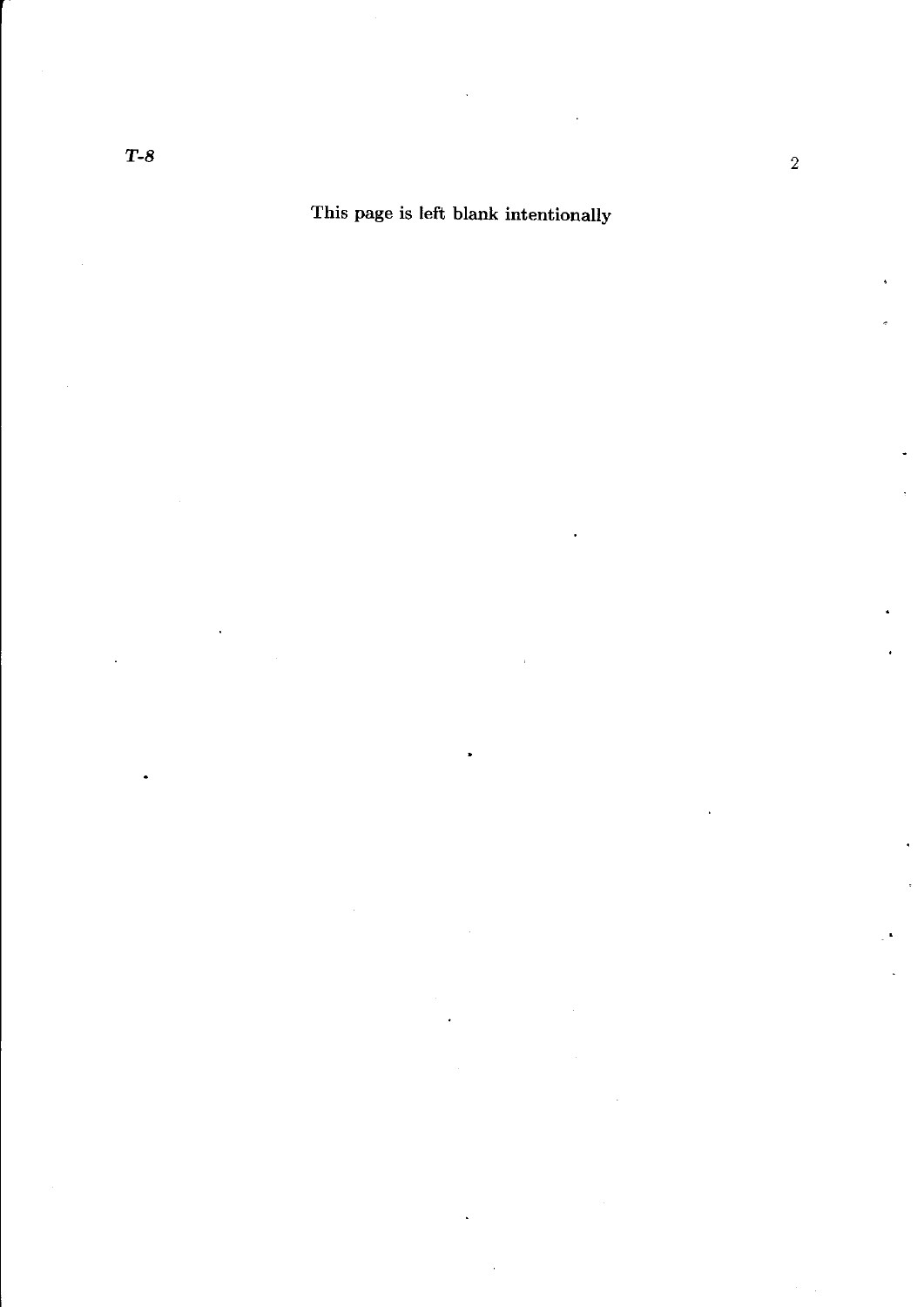### **SECTION-A**

- 1. The solution of the equation,  $sin(x) + y\frac{dy}{dx} = 0$ , where  $y(0) = 1$ , is
	- A.  $y(x) = \sqrt{2\sin(x) + 1}$
	- **B.**  $y(x) = \sqrt{2\cos(x) + 1}$
	- **C.**  $y(x) = \sqrt{2\sin(x) 1}$
	- D.  $y(x) = \sqrt{2\cos(x) 1}$
- 2. The three vectors  $\vec{A} = 3\hat{i} + 2\hat{j} + 5\hat{k}$ ,  $\vec{B} = 7\hat{i} + 5\hat{j} + \alpha\hat{k}$  and  $\vec{C} = 4\hat{i} + 2\hat{j} + 9\hat{k}$  are coplanar when  $\alpha$  takes the value
	- A. 8.5
	- B. 12.5
	- C. 10.5
	- D. 6.5
- 3. The series  $\sum_{n=1}^{\infty} \frac{1}{n (\log n)^p}$  is a
	- A. convergent series for  $p > 1$
	- **B.** divergent series for  $p > 1$
	- C. convergent series for  $p = 1$
	- D. divergent series for all values of  $p$

4. The series expansion of the function  $f(t) = \sin^5 t$  is

**A.** 
$$
\frac{5}{8} \sin^2 t + \frac{5}{16} \sin^3 t + \frac{1}{16} \sin^5 t
$$
  
\n**B.**  $\frac{5}{8} \sin t - \frac{5}{16} \sin 3t + \frac{1}{16} \sin 5t$   
\n**C.**  $\frac{5}{8} \sin t + \frac{5}{16} \sin 2t + \frac{5}{24} \sin 3t + \frac{5}{32} \sin 4t$   
\n**D.**  $\frac{5}{8} \sin t + \frac{5}{16} \sin^2 t + \frac{5}{24} \sin^3 t + \frac{5}{32} \sin^4 t$ 

#### 5. Out of the given equations the only equation which is an exact differential is

- A.  $(4x^3y^3 2xy)dx + (3x^4y^2 x^2)dy = 0$ B.  $(x^2 + y^2 + x)dx + xy dy = 0$
- C.  $(3e^{3x}y 4x)dx + 6e^{3x}dy = 0$
- **D.**  $\cos y \, dx + (\sin x \sin y)dy = 0$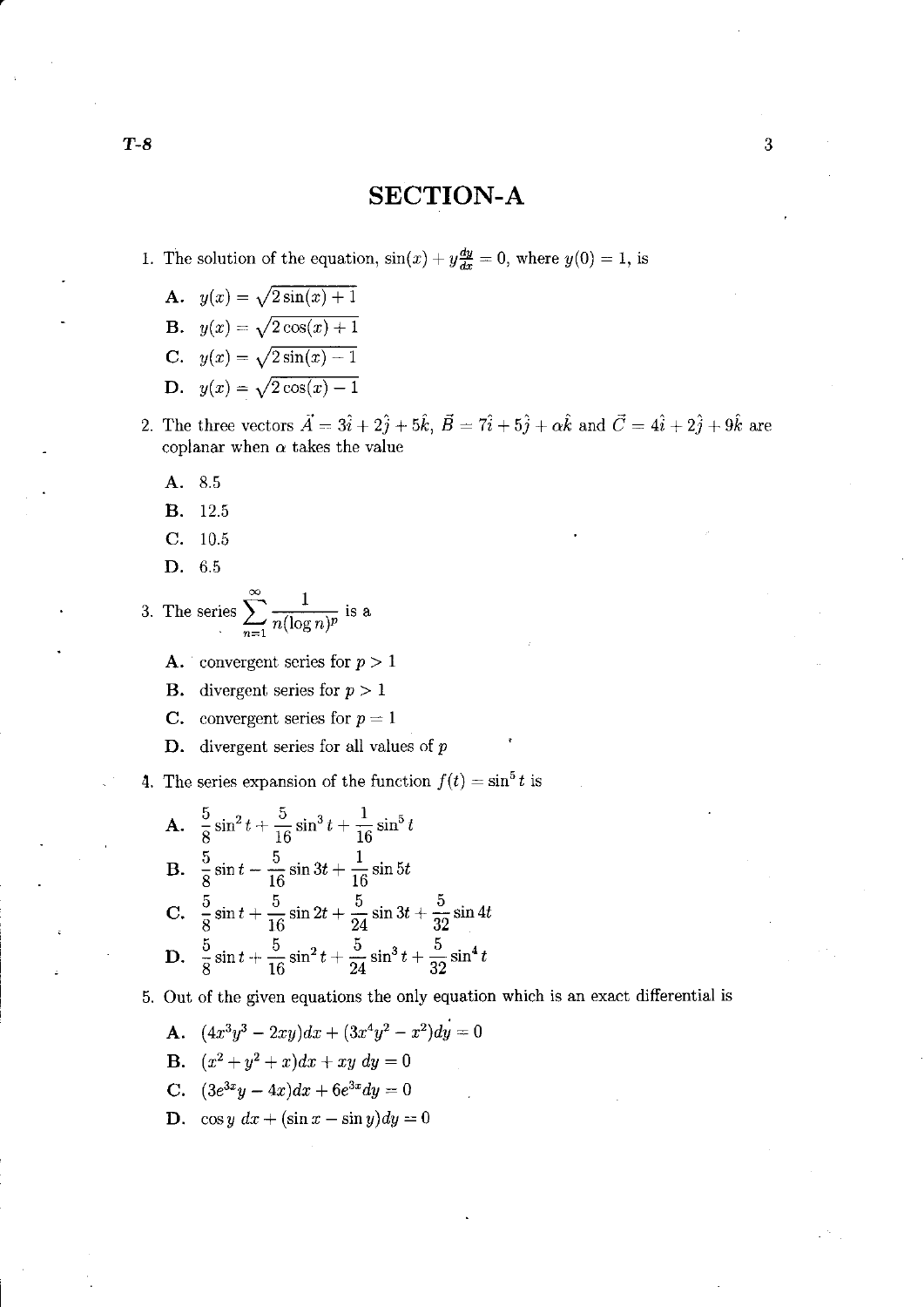- 6. The Fourier transform of the function *{* for  $\alpha > 0$ , is  $f(t) = e^{-\alpha t}$  $f(t)=0$  $for t > 0$ *for*  $t < 0$ 
	- **A.**  $\frac{1}{\alpha i\omega}$ **B.**  $\frac{1}{\alpha + i\omega}$  $C. \frac{1}{1}$  $\frac{1}{\alpha - i\omega} e^{-(\alpha + i\omega)t}$ **D.**  $\frac{1}{\alpha + i\omega}$  $e^{(\alpha+i\omega)t}$
- 7. A body of mass *em'* is subjected to a resistive force of *bv* (where *v* is the velocity and  $b$  is a constant). There is no restoring force in the medium. The displacement 'x' as a function of time 't', in terms of its initial velocity ' $v_0$ ' and the coefficient  $\gamma=\frac{b}{m}$ , is

4

- **A.**  $-\gamma e^{-\gamma t}$
- **B.**  $-v_0e^{-\gamma t}$
- $\mathbf{C}. \quad \frac{-v_0}{\gamma}e^{-\gamma t}$
- $\mathbf{D.}$   $\frac{-v_0}{\gamma}e^{-2\gamma t}$
- 8. A rocket of mass  $M_0$ , takes off with a constant velocity  $v_0$ , in a uniform gravitational field. The rocket loses fuel mass, as it is propelled by the gas, which is ejected with a velocity 'u' relative to the rocket. At a later time  $t_f$ , given that the mass of the rocket is  $M_f$ , the velocity of the rocket  $v_f$  is equal to

**A.** 
$$
u \ln \left(\frac{M_o}{M_f}\right) - gt_f
$$
  
\n**B.**  $-u \ln \left(\frac{M_o}{M_f}\right)$   
\n**C.**  $u \ln \left(\frac{M_o}{M_f}\right)$   
\n**D.**  $u \ln \left(\frac{M_f}{M_o}\right) - gt_f$ 

- 9. The rotational kinetic energy of a thin disk, of mass 20 kg and radius 70 em, rotating like a merry-go-round at an angular speed of 120 radians/min, is
	- **A.** 5.9 J
	- **B.** 9.8 J
	- **C.** 19.6 J
	- **D.** 21.6 J

r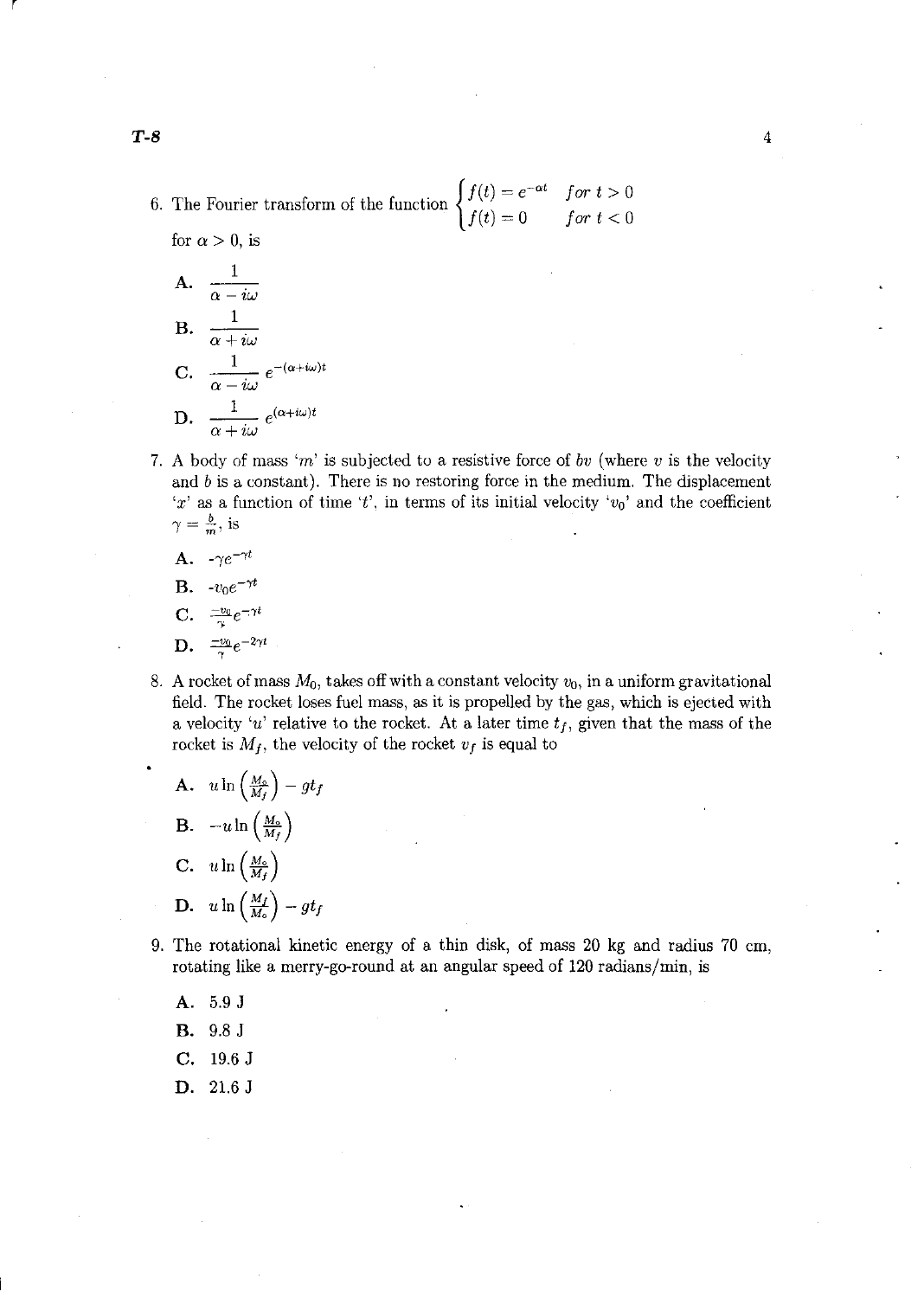10. An uniform rope of mass  $M$  and length  $L$  is pivoted at one end and whirls with uniform angular velocity  $\omega$ . The tension in the rope, at a distance r from the pivot, (neglecting gravity) is given by

A. 
$$
\frac{M\omega^2}{L}r^2
$$
  
\nB. 
$$
\frac{M\omega^2}{L}(r^2 - L^2)
$$
  
\nC. 
$$
\frac{M\omega^2}{2L}r^2
$$
  
\nD. 
$$
\frac{M\omega^2}{2L}(L^2 - r^2)
$$

11. Three charges are placed at the corners of a square of side 'a' as shown in the figure. The work necessary to place another charge *-q* in the fourth corner is



12. The capacitance of two coaxial metal cylinder tubes of radii *a, b* and length *2L* is



*T-8* 5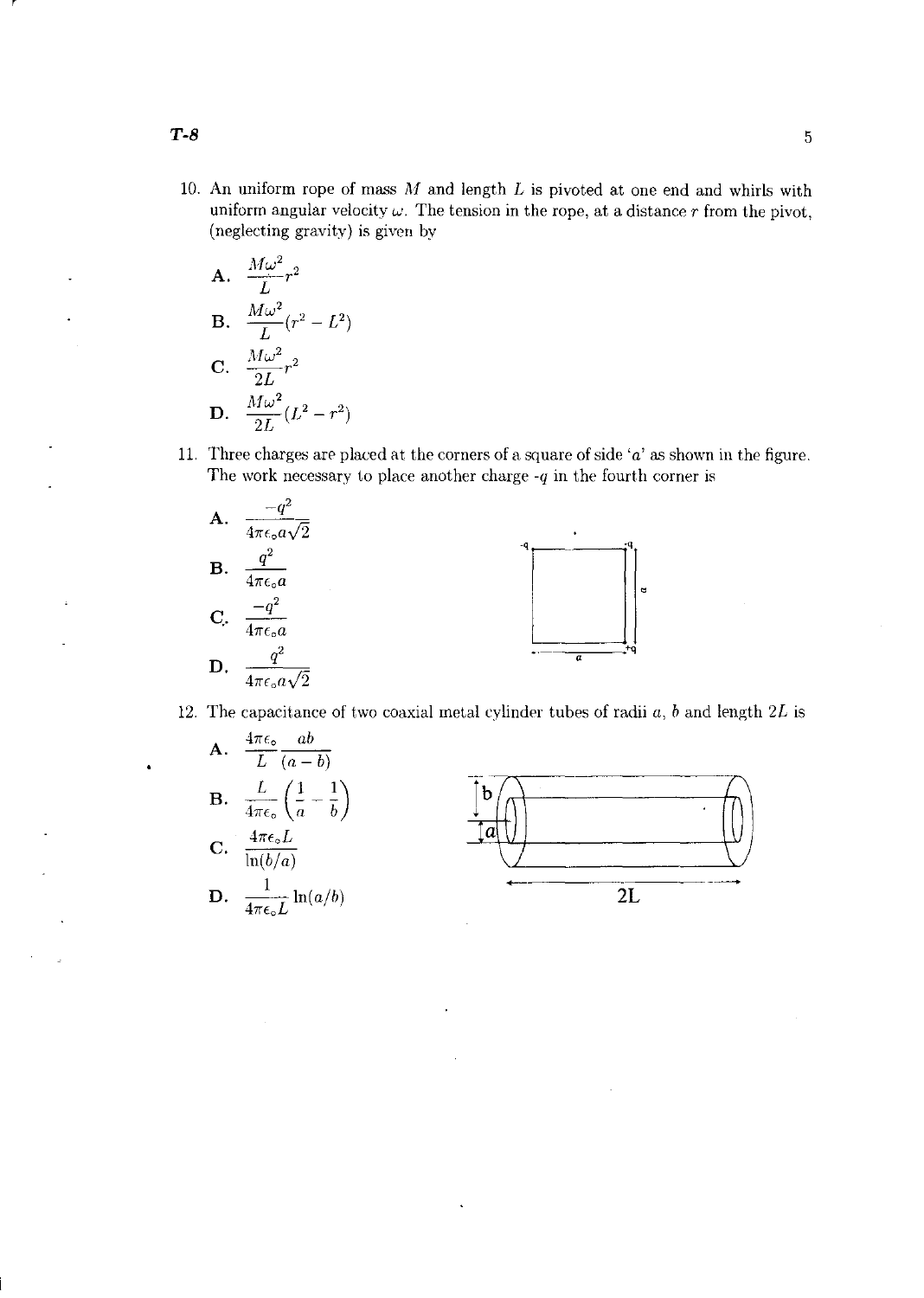13. A monochromatic light of wavelength  $\lambda$  is falling normally on a diffraction grating with period *d*. If the angle between the direction to the first and second order of the Fraunhofer maxima is  $\Delta\theta$ , the wavelength of the light is

**A.** 
$$
\frac{d \sin \Delta \theta}{\sqrt{5 - 4 \cos \Delta \theta}}
$$
  
\n**B.** 
$$
\frac{d \sin \Delta \theta}{\cos \Delta \theta}
$$
  
\n**C.** 
$$
d \sin \Delta \theta
$$
  
\n**D.** 
$$
\frac{d \sin^2 \Delta \theta}{\sqrt{5 - 4 \cos^2 \Delta \theta}}
$$

14. Consider two symmetrical thin lenses, one is converging with focal length  $f_1$  and refractive index  $n_1$  and the other is diverging with focal length  $f_2$  and refractive index  $n_2$ . The radius of curvature of both the lenses is *R*. If the lenses are put together and submerged in water (refractive index  $n_w$ ), the effective focal length of the system is

A. 
$$
\frac{2(n_1 - n_2)}{n_w R}
$$
  
B. 
$$
\frac{2n_w R}{(n_1 + n_2)}
$$
  
C. 
$$
\frac{2n_w}{R(n_1 + n_2)}
$$
  
D. 
$$
\frac{n_w R}{2(n_1 - n_2)}
$$

- 15. A gas is enclosed in a cylinder fitted with a piston which moves adiabatically, according to the equation  $P^3V^5$  = constant. The work done by the gas in adiabatic  $\ddot{\phantom{a}}$ expansion from  $(P_i, V_i) = (10^5 \text{Pa}, 10^{-3} \text{m}^3)$  to  $(P_f, V_f) = (\frac{10^5}{32} \text{ Pa}, 8 \times 10^{-3} \text{ m}^3)$  is
	- A. 225 J
	- B. 700 J
	- C. 90 J
	- D. 112.5 J

*T-8* <sup>6</sup>

r~-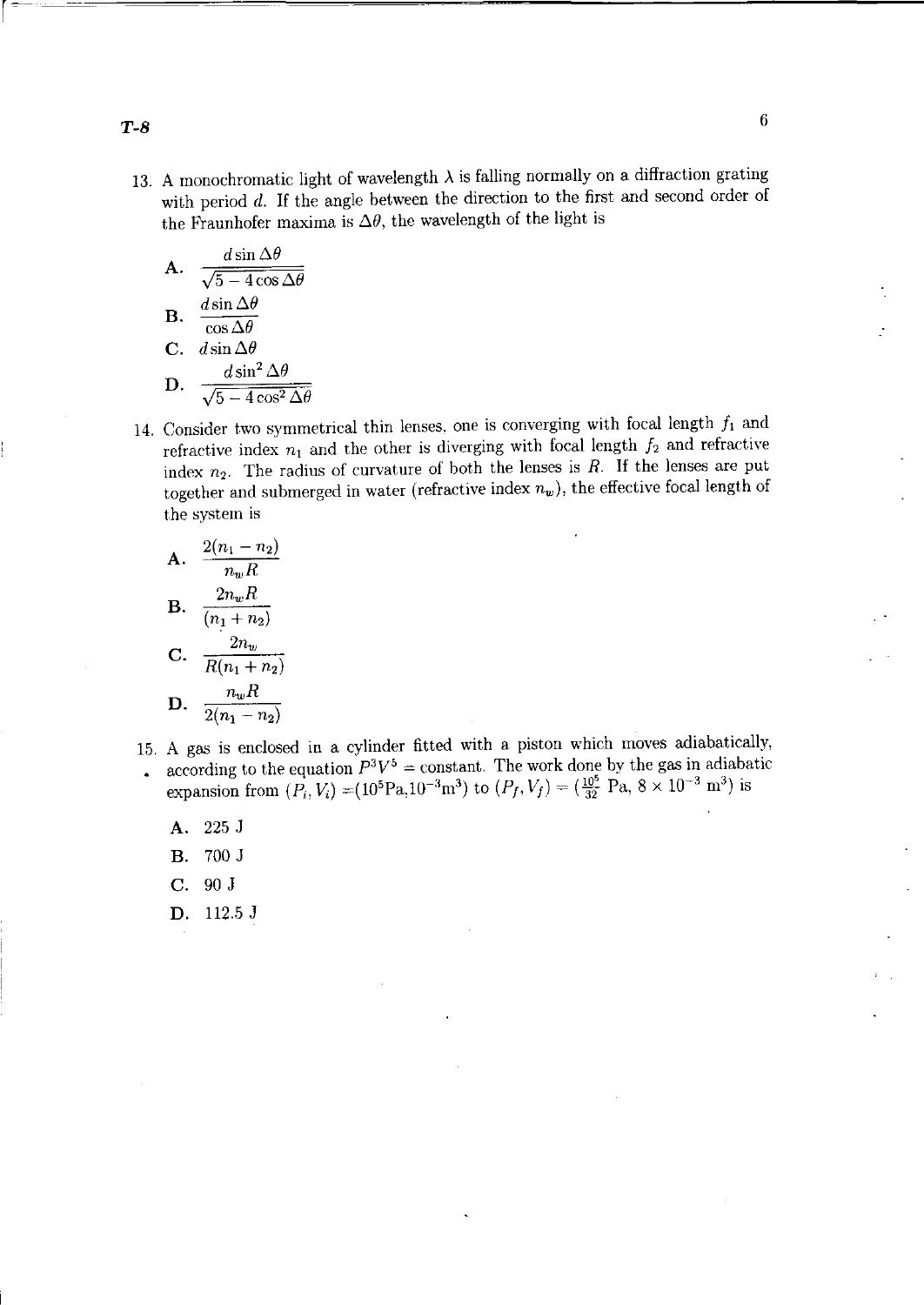- 16. A thermodynamic system obeys equations  $U = \frac{1}{2}PV$  and  $T^2 = \frac{AU^{3/2}}{VN^{1/2}}$  where A is positive. Here  $P, V, T, N$  and U are pressure, volume, temperature, number of particles and internal energy respectively. The entropy ' $S$ ' of the system can be expressed as
	- A.  $S = A^{-1/2}U^{1/4}V^{1/2}N^{1/4} + constant$
	- **B.**  $S = 4A^{-1/2}U^{1/4}V^{1/2}N^{1/4} + constant$
	- C.  $S = 125A^{-1/2}U^{1/4}V^{1/2}N^{1/4} + constant$
	- **D.**  $S = 5A^{-1/2}U^{1/4}V^{1/2}N^{1/4} + constant$
- 17. An *LCR* circuit, consisting of a resistance of 10  $\Omega$ , inductance of 1 H and a variable capacitance, is connected to a supply of  $220 \text{ V}$ ,  $50 \text{ Hz}$  source. The capacitance required to achieve a series resonance condition is
	- A.  $5 \mu F$
	- **B.** 10  $\mu$ F
	- **C.** 15  $\mu$ F
	- **D.** 20  $\mu$ F
- 18. In the given circuit, if the DC gain of the transistor changes from 100 to 200, the



- 
- C. remains the same
- D. saturate at 1.2 A



19. Two equal and opposite relativistic forces were applied along the  $y$ -axis at time  $t = 0$  at spatial points  $(0,0,0)$  and  $(a,0,0)$  in a rest frame. In a frame moving with a velocity  $\vec{v} = v\hat{i}$ , the time-like separation of the two forces is,

**A.** 
$$
\Delta t' = \frac{va}{c^2 \sqrt{1 - v^2/c^2}}
$$
**B.** 
$$
\Delta t' = -\frac{a}{c\sqrt{1 - v^2/c^2}}
$$

$$
C. \quad \Delta t' = \frac{a}{c\sqrt{1 - v^2/c^2}}
$$

**D.** 
$$
\Delta t' = -\frac{va}{c^2 \sqrt{1 - v^2/c^2}}
$$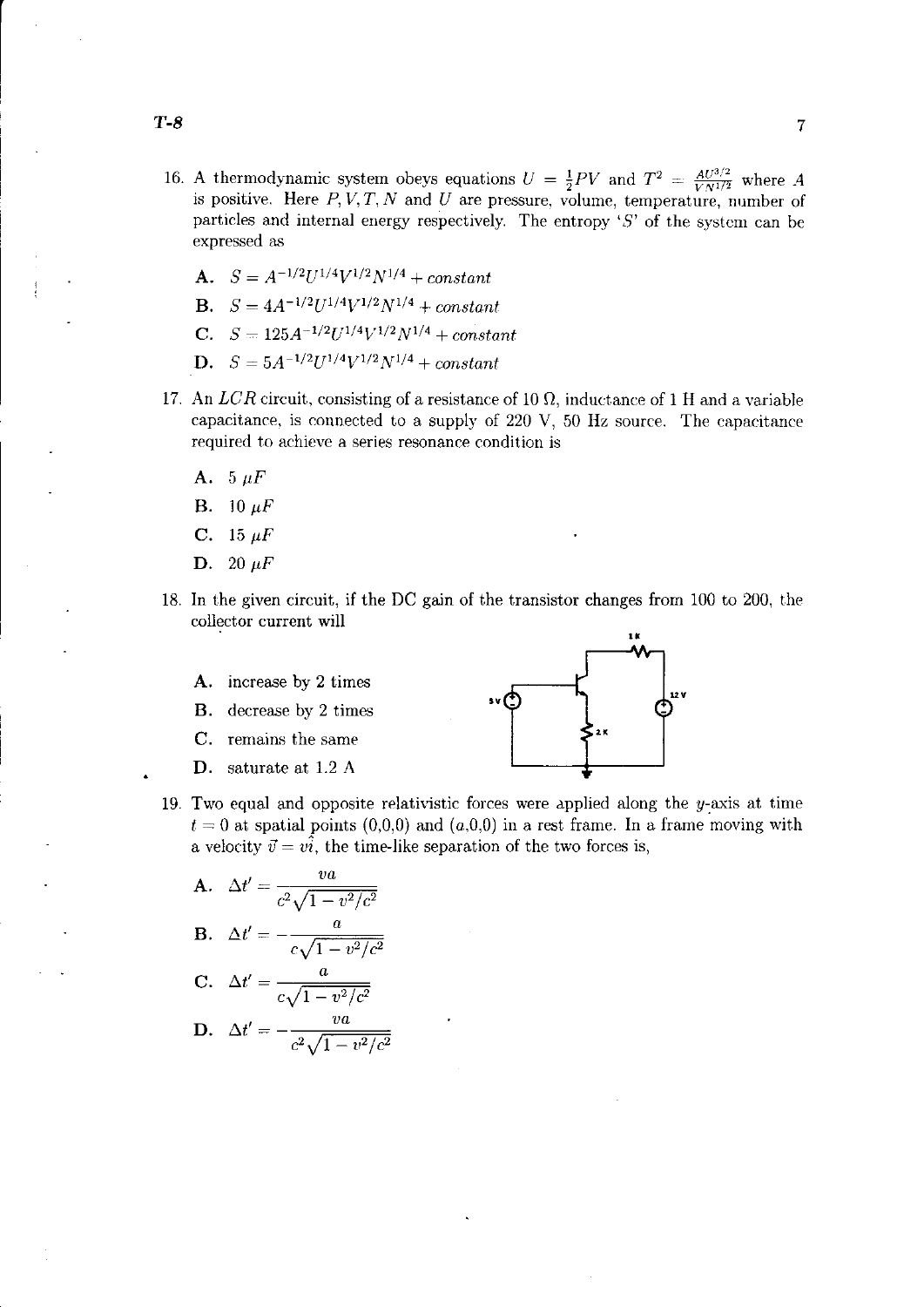- 20. A relativistic particle of rest mass  $m_0$  is moving in free-space with a speed *v*. If c is the speed of light in free-space, then the value of  $v$ , at which it's (relativistic) kinetic energy is equal to it's rest mass energy  $(m_0c^2)$ , is
	- A.  $v = \frac{1}{2}c$ **B.**  $v = \frac{\sqrt{3}}{2}c$ **C.**  $v = \frac{1}{4}c$ D.  $v=\frac{\sqrt{3}}{4}c$
- 21. An isolated and uncharged copper sphere of radius 1 em is irradiated by an ultraviolet light of wavelength 200 nm. The work function for copper is 4.7 eV. The charge induced on the sphere, due to the photoelectric effect, is
	- A. 1.66 pC
	- B. 4.7 pC
	- C. 0.023 pC
	- D. 2.5 pC
- 22. Two pendulums, each of length 'I' and mass *'rn'* are coupled with a spring of natural frequency  $\omega_c$ . The resultant frequency, of the out-of-phase vibration, is

**A.** 
$$
\left(\frac{g}{l} - 2\omega_c^2\right)^{1/2}
$$
  
\n**B.**  $\left(\frac{g}{l} - \omega_c^2\right)^{1/2}$   
\n**C.**  $\left(\frac{g}{l} - \frac{\omega_c^2}{2}\right)^{1/2}$   
\n**D.**  $\left(\frac{g}{l} + 2\omega_c^2\right)^{1/2}$ 

23. The Youngs modulus of a rod of mass  $m$ , cross-sectional area  $a$  and length  $l_{\alpha}$ , fixed at one end is, Y. If a force is applied to stretch the rod, the period of small oscillation will be

A.  $2\pi\sqrt{\frac{ml_o}{AY}}$ **B.**  $\pi \sqrt{\frac{ml_o}{AY}}$ C.  $2\pi\sqrt{\frac{m}{AY}}$ D.  $2\pi\sqrt{\frac{ml_oY}{A}}$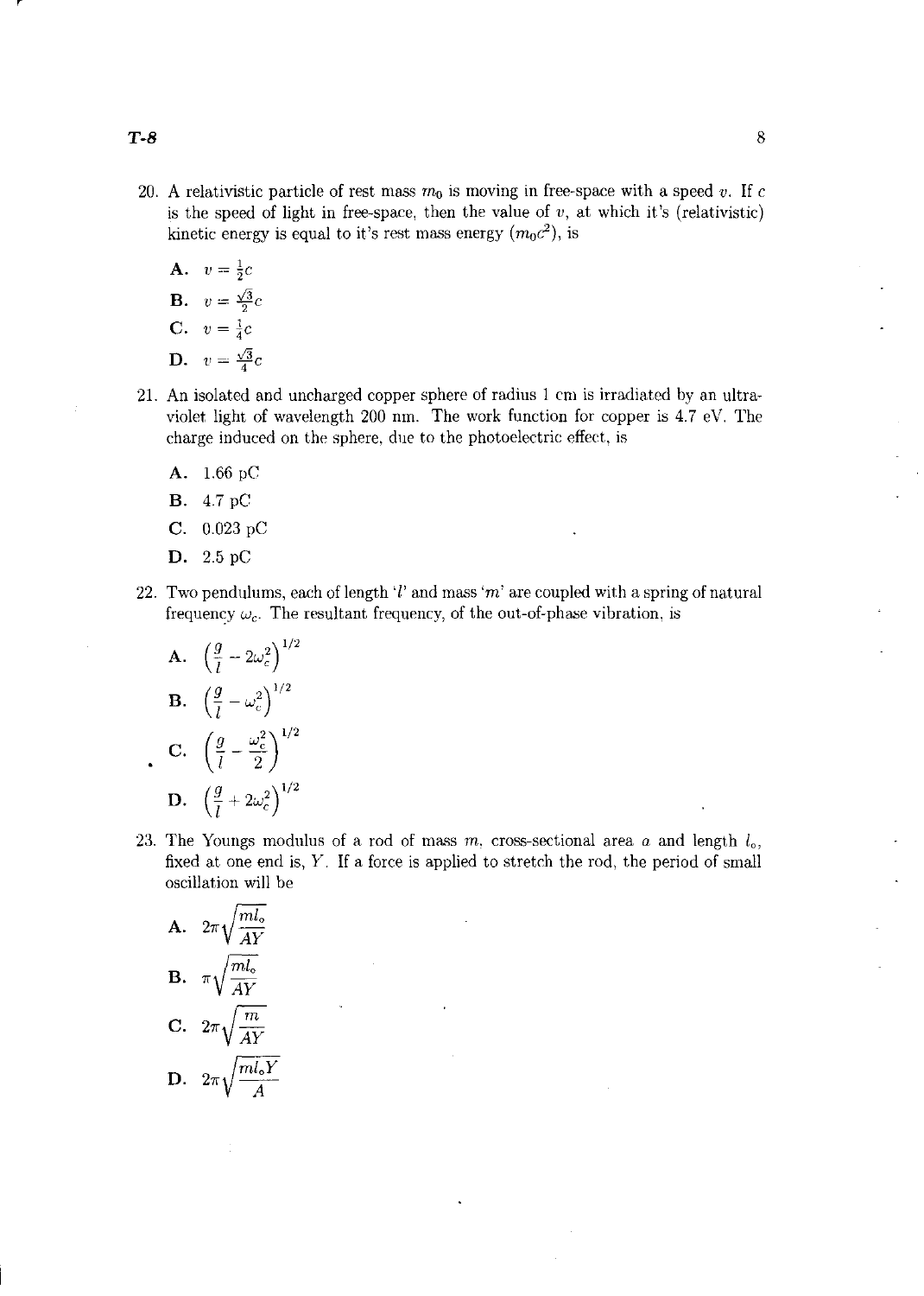24. Consider a particle confined in a one dimensional box of length *a.* The wave function of the first excited state is given by

$$
\psi(x) = \begin{cases} \sqrt{\frac{2}{a}} \sin(2\pi x/a), & \text{for } 0 < x < a \\ 0, & \text{elsewhere} \end{cases}
$$

The average value of the position of the particle is

A. *a/4* 

B. *a/16* 

C. *a/8* 

- D. *a/2*
- 25. The average kinetic energy of a thermal neutron is given by  $\frac{3}{2}k_BT$ . The de Broglie wavelength at  $0^{\circ}$ C temperature is (mass of the neutron is  $1.6 \times 10^{-24}$  g)
	- A. 1.52 A

B. 1.85 A

- C.  $\infty$
- $D. 1 \text{Å}$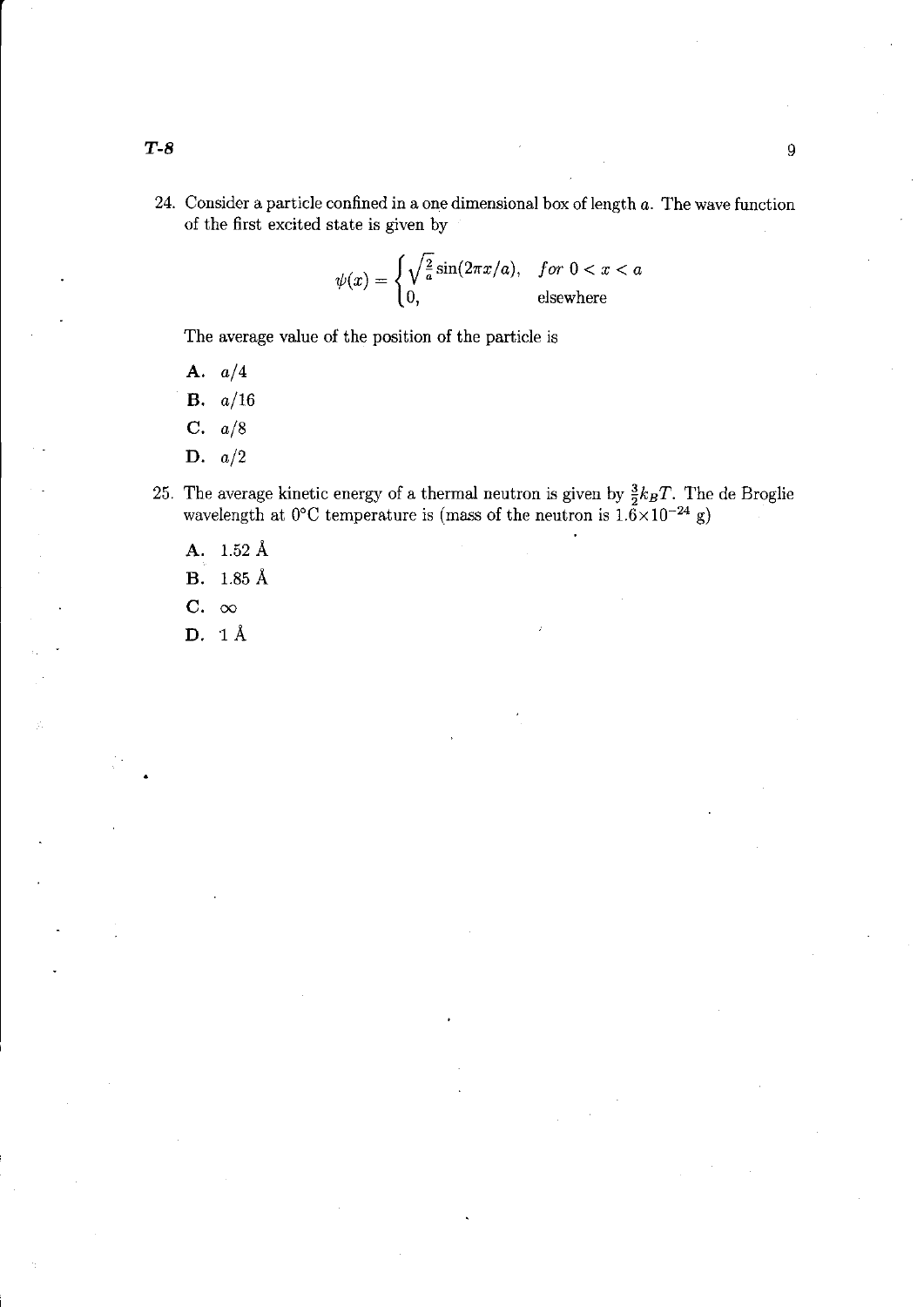## **SECTION-B**

26. The following differential equation

$$
L\frac{d^2Q}{dt^2} + R\frac{dQ}{dt} + \frac{Q}{C} = 0
$$

is an equation of

A. order one, degree one

- B. order two, degree two
- C. order two, degree one
- D. order one, degree two

27. The even component of the function  $f(t) = \begin{cases} e^{-t} & t > 0 \\ 0 & t > 0 \end{cases}$  is given by  $t < 0$  is given by

**A.** 
$$
f_{even}(t) = \begin{cases} \frac{1}{2}e^{-t} & t > 0 \\ -\frac{1}{2}e^{t} & t < 0 \end{cases}
$$
  
\n**B.**  $f_{even}(t) = \begin{cases} 2e^{-t} & t > 0 \\ -2e^{t} & t < 0 \end{cases}$   
\n**C.**  $f_{even}(t) = \begin{cases} \frac{1}{2}e^{-t} & t > 0 \\ \frac{1}{2}e^{t} & t < 0 \end{cases}$   
\n**D.**  $f_{even}(t) = \begin{cases} -2e^{-t} & t > 0 \\ 2e^{t} & t < 0 \end{cases}$ 

28. The solution of the differential equation

$$
\frac{d^2y}{dx^2} - \frac{dy}{dx} - 2y = 0
$$

is

A.  $e^x$ ,  $e^{-2x}$ **B.**  $e^x$ ,  $e^{-x}$ C. D.  $e^{-x}$ ,  $e^{2x}$  $e^{2x}$ ,  $e^{-2x}$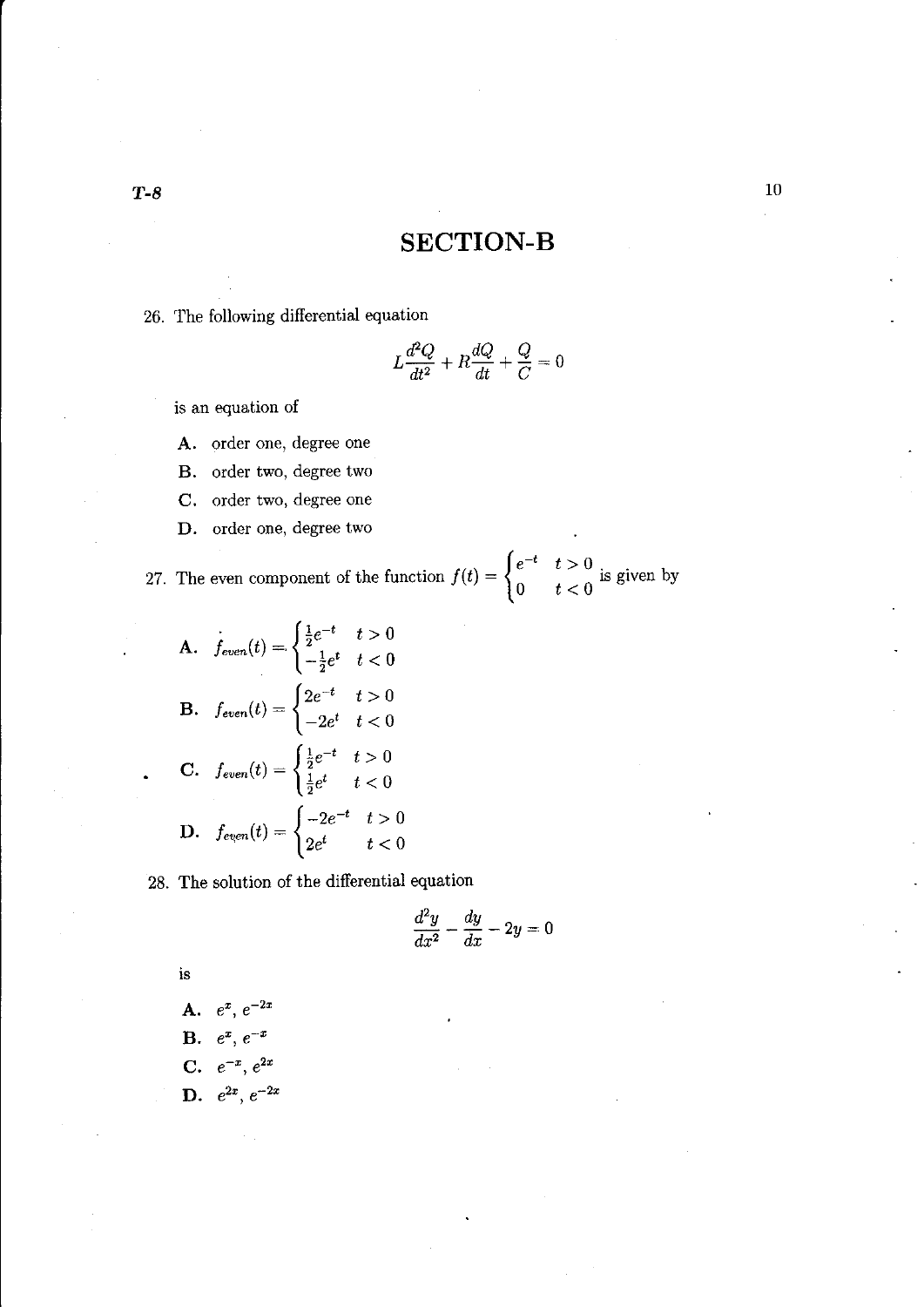29. Given that *f(x)* is an even periodic function of period *2L,* its Fourier series will be of the form

**A.** 
$$
\frac{a_{\circ}}{2} + \sum_{n=1}^{\infty} (a_n + b_n) \sin \frac{n \pi x}{L}
$$
  
\n**B.** 
$$
\frac{a_{\circ}}{2} + \sum_{n=1}^{\infty} a_n \sin \frac{n \pi x}{L}
$$
  
\n**C.** 
$$
\frac{a_{\circ}}{2} + \sum_{n=1}^{\infty} a_n \cos \frac{n \pi x}{L}
$$
  
\n**D.** 
$$
\frac{a_{\circ}}{2} + \sum_{n=1}^{\infty} a_n \sin \frac{n \pi x}{L} + \sum_{n=1}^{\infty} b_n \cos \frac{n \pi x}{L}
$$

30. The eigenvalues of the matrix

$$
A = \begin{bmatrix} 0 & 1 \\ -2 & -3 \end{bmatrix} ,
$$

are

- A. -1, -2
- B. 1,2
- $C. -1, 2$
- D. 1, -2
- 31. The product of the two given series

$$
\left(x-\frac{1}{3!}x^3+\frac{1}{5!}x^5+\cdots\right)\left(1-\frac{1}{2!}x^2+\frac{1}{4!}x^4+\cdots\right)
$$

is

A.  $e^{2x}$ **B.**  $\frac{1}{2}(\cos 2x)$ 

- **C.**  $e^{-2x}$
- **D.**  $\frac{1}{2}(\sin 2x)$

r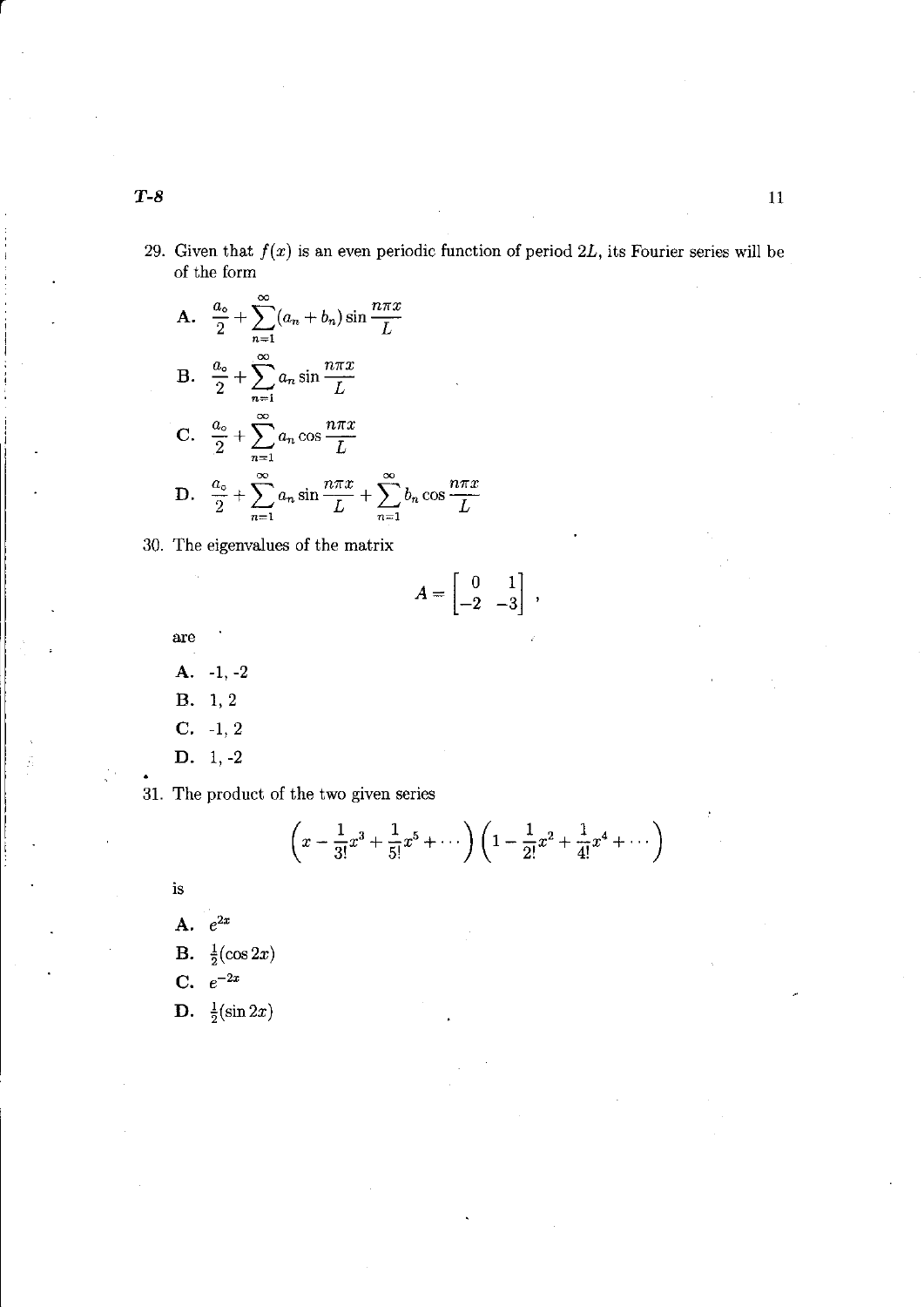32. The rank of the matrix

$$
A = \begin{bmatrix} 1 & -1 & 1 & -1 \\ -1 & 1 & -1 & 1 \\ 1 & -1 & 1 & -1 \\ -1 & 1 & -1 & 1 \end{bmatrix}
$$

is

**A.** 4

**B.** 3 **C.** 2

**D.** 1

- 33. A normalized Gaussian distribution with mean value  $\mu$  and standard deviation  $\sigma$ is given by
	- ${\bf A.} \quad p(x) = \frac{1}{1-e^{-\left(\frac{x+\mu}{\sqrt{2}\sigma}\right)^2}}$  $2\pi\sigma$ **1**.  $p(x) = \frac{1}{\sqrt{2\pi}\sigma} e^{-\left(\frac{x-\mu}{\sqrt{2}\sigma}\right)^2}$  $\mathbf{C.} \quad p(x) = \frac{1}{\sqrt{2\pi}\sigma} e^{\left(\frac{x+\mu}{4\sigma}\right)^2}$  $\mathbf{D.} \quad p(x) = \frac{1}{2\pi\sigma} e^{\left(\frac{x-\mu}{\sqrt{2}\sigma}\right)^2}$

34. A flying space craft cannot be in the shape of a cylinder because

**A.** a cylinder is inherently unstable about its axial axis

**B.** a cylinder is inherently unstable about its transverse axis

**C.** a cylinder is only neutrally stable about its axial axis

**D.** a cylinder is unstable along all the three axes

35. Consider a dumbell made **up** of two spheres, each of radius *b* and mass *M,* separated by a thin rod. The distance between the centers of the spheres is 21. The dumbell rotates with an angular velocity ( $\vec{\omega}$ ) given by  $\vec{\omega} = \omega_y \hat{j} + \omega_z \hat{k}$ . The three components of the angular momentum will be related as,

A. 
$$
L_x = L_y = L_z = 0
$$
\nB.  $L_x = 0$ ;  $\frac{L_y}{L_z} \neq \frac{\omega_y}{\omega_z}$ \nC.  $L_x = 0$ ;  $\frac{L_y}{L_z} = \frac{\omega_y}{\omega_z}$ \nD.  $L_x \neq 0$ ;  $L_y = L_z$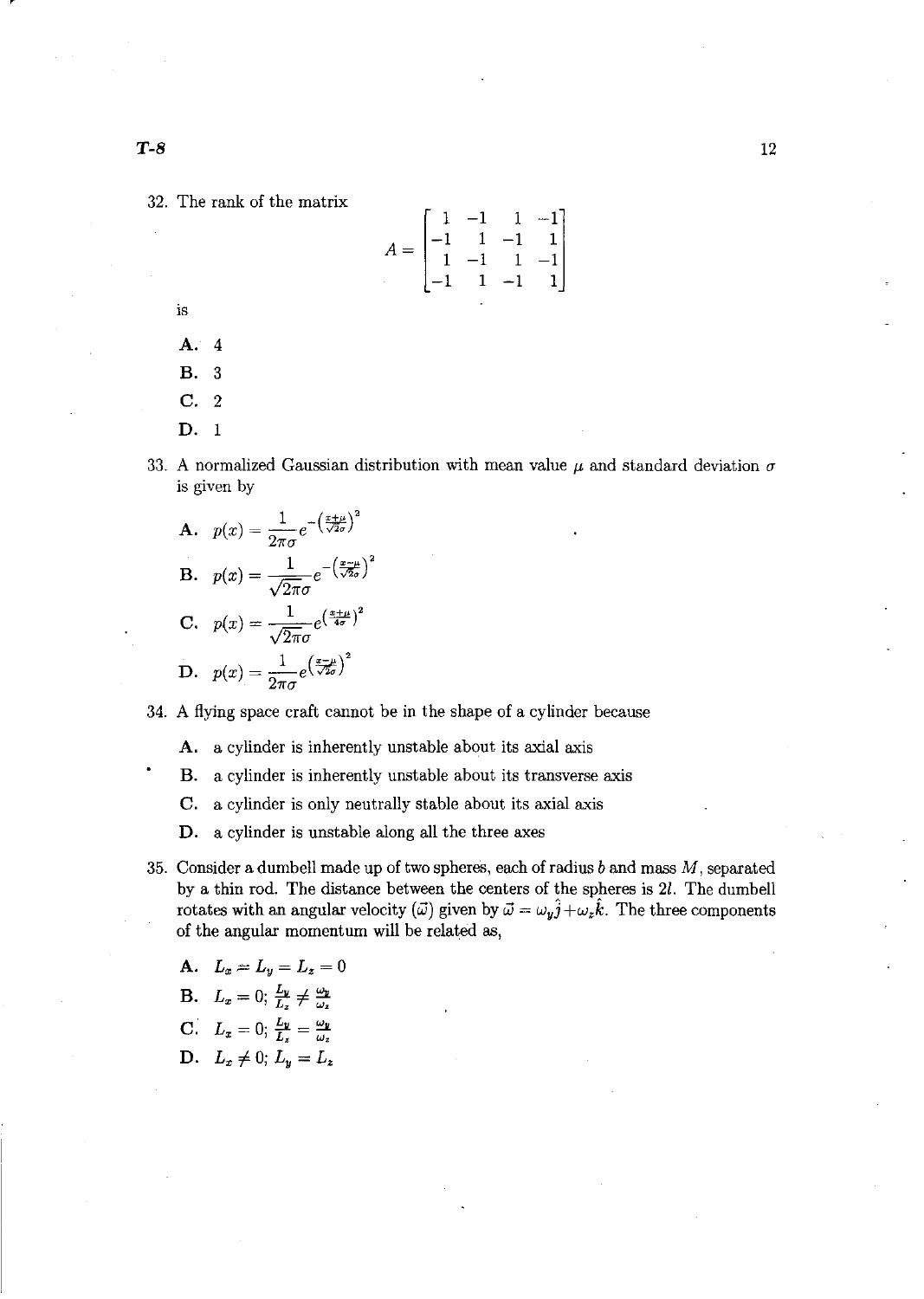- $T-8$ 
	- 36. A particle of mass  $m$  is moving from region I to region II. Region I and II are separated by a plane parallel to the *y* axis. In region I, the particle is moving under a constant potential  $u_1$  and in region II under a constant potential  $u_2$  ( $u_1 \neq u_2$ ) with velocities  $v_1$  and  $v_2$  respectively. If  $\theta_1$  and  $\theta_2$  are the angles between the normal to the plane of separation and  $v_1$ ,  $v_2$  are velocities in regions I and II respectively, then the ratio of  $\frac{v_2}{v_1}$  is given by,

**A.** 
$$
\frac{\sin \theta_1}{\sin \theta_2}
$$
  
\n**B.** 
$$
\frac{\cos \theta_1}{\cos \theta_2}
$$
  
\n**C.** 
$$
\frac{\tan \theta_1}{\tan \theta_2}
$$
  
\n**D.** 
$$
\frac{1 - \cos \theta_1}{1 - \cos \theta_2}
$$

- 37. A solid spherical object (of radius  $r$  and mass  $m$ ) is rolling down (without slipping) with an acceleration  $a = \frac{5}{7}g \sin \theta$  along an inclined plane which makes an angle  $\theta$ with the horizontal line. Here *9* is the acceleration due to gravity and the object starts from rest from the upper end of the inclined plane of length *L,* then the total (translational and rotational) kinetic energy of the object at the lower end of the inclined plane is
	- A.  $\frac{5}{7}mgL\sin\theta$
	- **B.**  $\frac{2}{5}mgL\sin\theta$
	- C.  $\frac{5}{2}mgL\sin\theta$
	- D.  $mgL \sin \theta$
- 38. If the speed of light is the escape velocity of a particle from the surface of a planet for which  $\frac{GM}{c^2} = 743$  m, where G is the gravitational constant, M is the mass of the planet and  $c$  is the speed of light, then the radius of this planet is
	- A. 0.743 km
	- B. l.486 km
	- C. 2.229 km
	- D. 6.000 km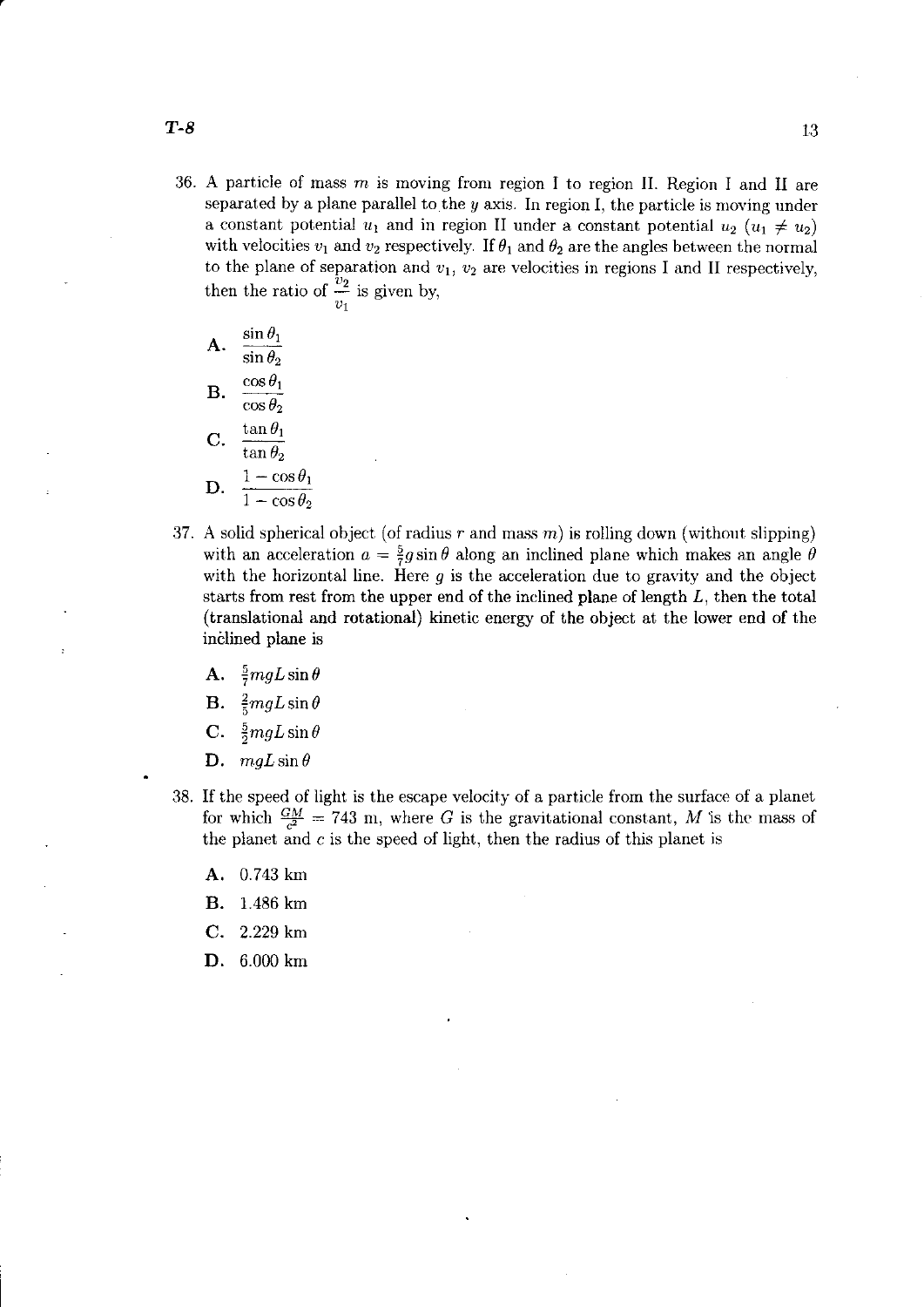$\begin{bmatrix} \phantom{-} \end{bmatrix}$ 

- 39. A thick viscous liquid is flowing through a horizontal tube due to a constant pressure difference between the ends. If the radius of the tube is doubled and the length is reduced to half, then the volume rate of the liquid flow
	- A. increases by 32 times
	- B. increases by 8 times
	- C. decreases by 16 times
	- D. remains constant
- 40. If the earth is moving in a circular orbit of radius  $1.5 \times 10^{11}$  m around the sun, then the mass of the sun is  $(G=6.67\times10^{-11} m^2/Kq)$ 
	- A.  $2.67 \times 10^{35}$  Kg
	- **B.**  $2.3 \times 10^{40}$  Kg
	- **C.**  $1.9 \times 10^{30}$  Kg
	- **D.**  $2.3 \times 10^{41}$  Kg
- 41. Two artificial satellites  $S_1$  and  $S_2$  of mass m and 2m respectively, are orbiting the earth in elliptical orbits such that the period of  $S_1$  is double that of  $S_2$ . If the semi-major axis of  $S_1$  is half of  $S_2$ , then the ratio of the total energy between  $S_1$ and  $S_2$  is given by,
	- A. 1:1
	- B. 2:1
	- C. 4:1
	- D. 1:2
- 42. If a charge Q moves counter clockwise with a speed *v* around a circle of radius *R,* in a uniform magnetic field *B* (pointing into the page), then the direction and magnitude of the magnetic force  $F$ , respectively is
	- A. *F* points towards the centre of the circle,  $F = QvB$
	- **B.** F points away from the centre of the circle,  $F = QvB$
	- C. *F* points in the direction of *B*,  $F = QvB$
	- D. F and B are opposite to each other and the net force is zero.

43. The magnetic field B, inside the solenoid depends on the

- A. resistivity of the wire used for making the solenoid
- B. number of turns per unit length of the solenoid
- C. cross-sectional area of the solenoid
- D. distance from the axis of the solenoid.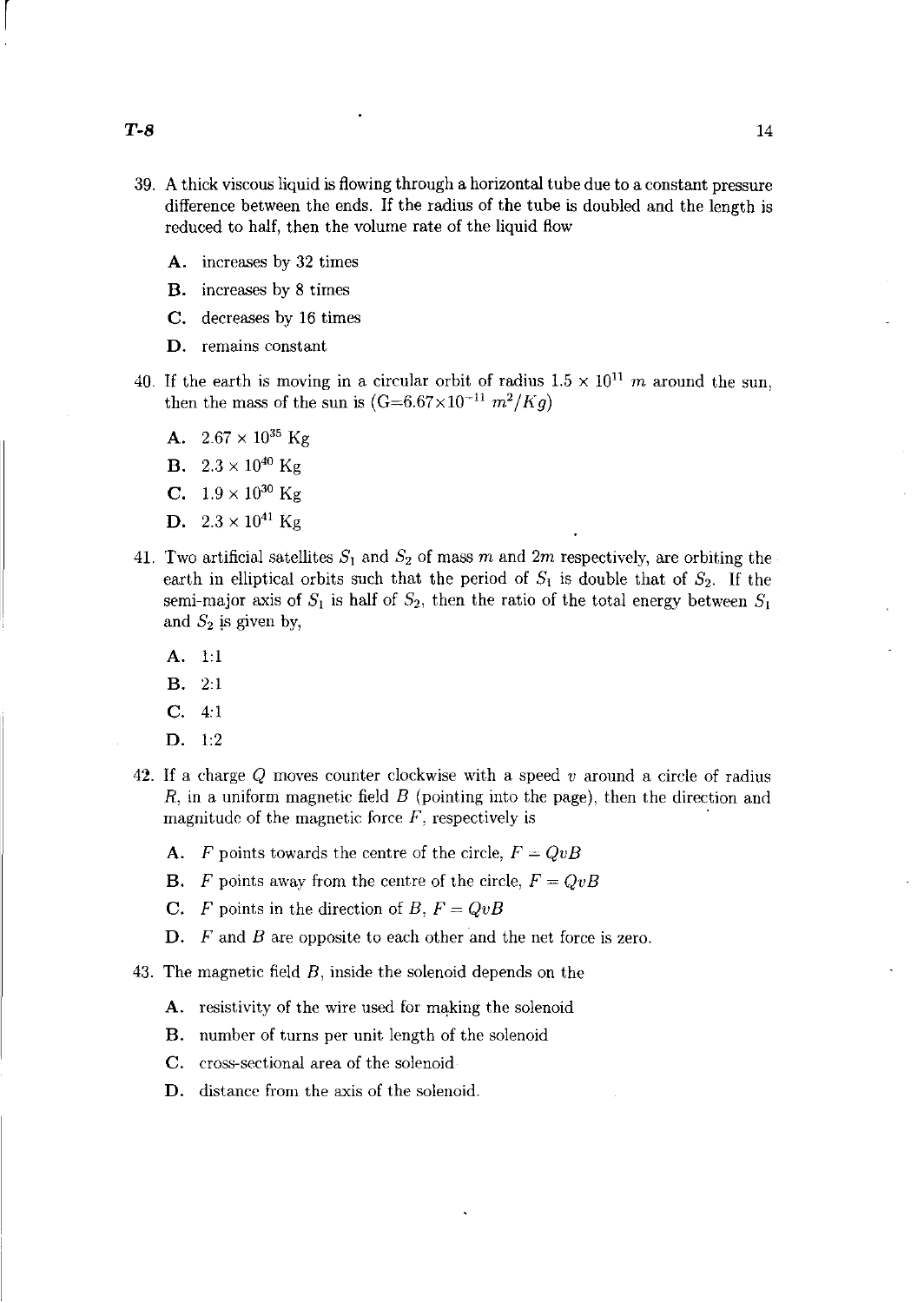r

- A. electric field inside a current carrying conductor
- B. electromagnetic field of an oscillating charge
- C. force on a charged particle moving in a uniform magnetic field
- **D.** magnetic field due to steady current flowing in a wire
- 45. Two infinite parallel plates carry equal but opposite uniform charge density  $\pm \sigma$ . The electric field  $\vec{E}$  in between and out side the plates respectively are
	- $\mathbf{A.}$   $\frac{\sigma}{\epsilon_o}, 0$
	- **B.**  $\frac{\sigma}{2\epsilon_0}$ , 0
	- **C.** 0,  $\frac{\sigma}{\epsilon_0}$
	- $\sum_{\epsilon_0}^{\infty}$ ,  $\sum_{\epsilon_0}^{\infty}$
- 46. A hollow metal sphere having a potential of +400 V with respect to the ground contains a charge of  $5 \times 10^{-9}$  C. The electric potential at the center of the sphere is
	- A. 0 V
	- B. 800 V
	- **C.** 400 V
	- **D.** -400 V
- 47. The criteria for total internal reflection of the sound wave at the air-water interface is
	- **A.** sound wave must travel from water to air with incidence angle above the critical angle.
	- **B.** sound wave must travel from air to water with incidence angle above the critical angle
	- **C.** sound wave must travel from water to air with incidence angle below the critical angle
	- **D.** sound wave must travel from air to water with incidence angle below the critical angle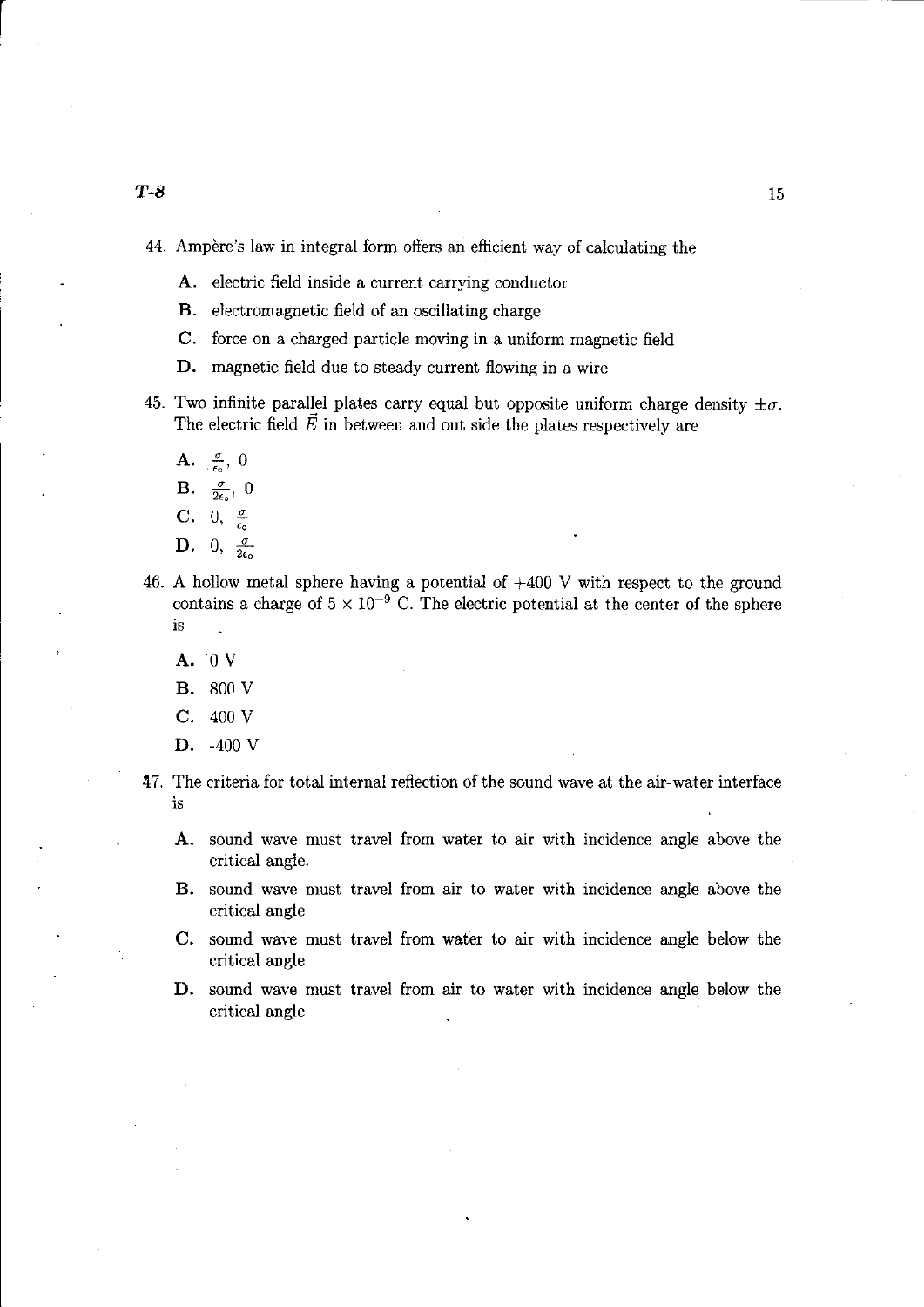48. An electrical field,

$$
\vec{E} = E_{\circ} \cos(kz - \omega t)\hat{x} - E_{\circ} \sin(kz - \omega t)\hat{y}
$$

where  $E_0$  is the amplitude,  $\omega$  angular frequency, and  $k$  the propagation constant, is

- A. right circularly polarized
- B. linearly polarized
- C. left circularly polarized
- D. right elliptically polarized
- 49. Which of the following will promote a liquid to flow in streamline motion through narrow tubes?
	- A. low viscosity and low density
	- B. low viscosity and high density
	- C. high viscosity and low density
	- D. high viscosity and high density
- 50. Consider two coherent plane light waves of wavelength  $\lambda$  separated by a distance d falling normally on a screen (with a divergence angle  $\theta \ll 1$  rad), at a distance  $l$  from the source. If the amplitude of the waves are equal, then the separation between the neighboring maxima, on the screen, is
	- A.  $\lambda \theta$
	- **B.**  $\lambda/\theta$
	- C.  $\lambda \theta / dl$
	- D.  $\lambda^2/\theta d$
- 51. In a two-beam interferometer, an orange colour mercury line, composed of two wavelengths  $\lambda_1$  and  $\lambda_2$  is used. The lowest order of interference corresponding to the least contrast in the fringe pattern is

A. 
$$
\frac{\lambda_1}{2(\lambda_2 - \lambda_1)}
$$
  
\nB. 
$$
\frac{(\lambda_1 + \lambda_2)}{(\lambda_1 - \lambda_2)}
$$
  
\nC. 
$$
\frac{(\lambda_1 - \lambda_2)}{(\lambda_1 + \lambda_2)}
$$
  
\nD. 
$$
\frac{(\lambda_1 + \lambda_2)}{2\lambda_1}
$$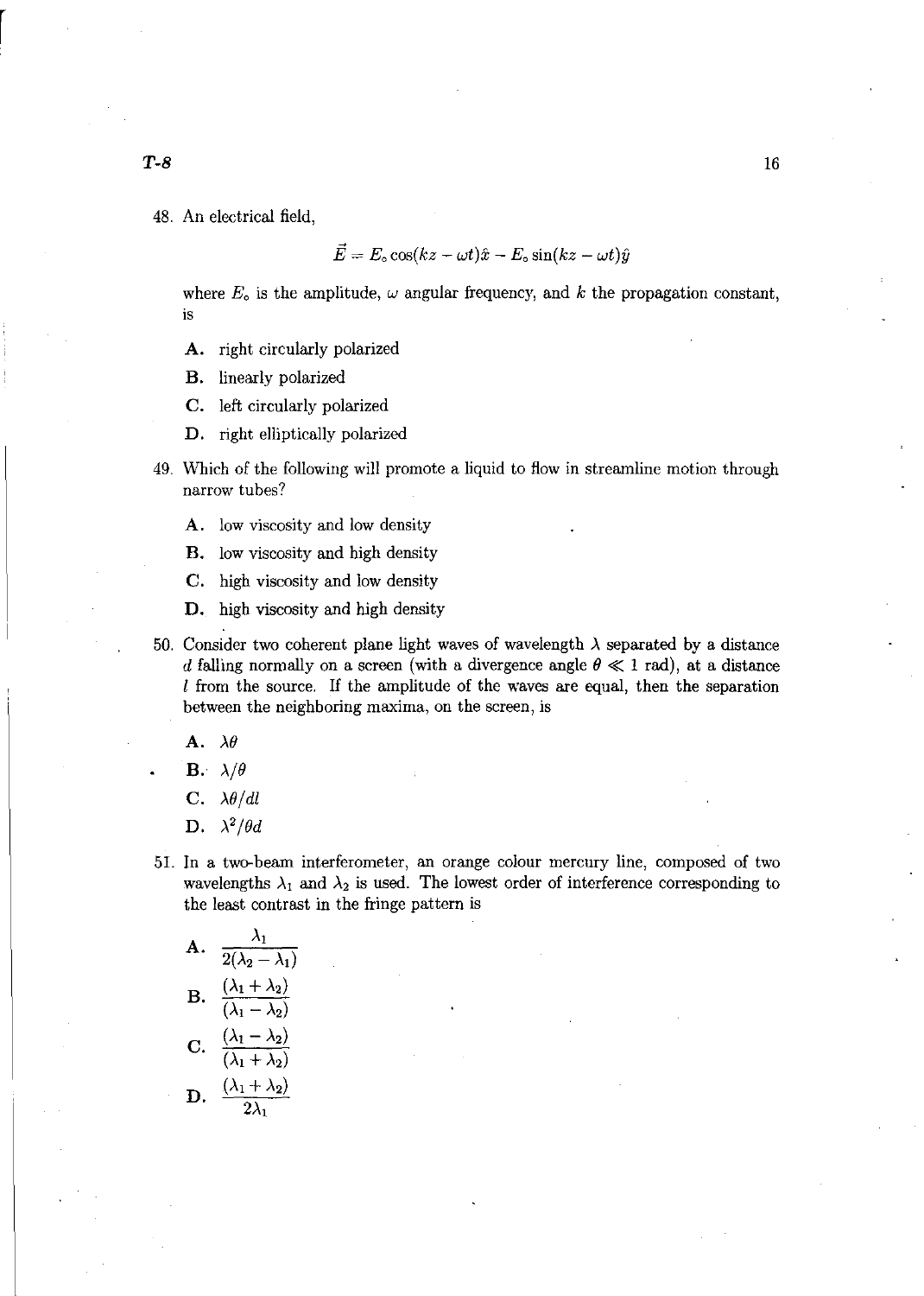- 52. Consider a natural light of intensity  $I_0$  falling on a system of three identical in-line polarizers ( the maximum transmission coefficient of each polarizer is  $T$ ), with the principal direction of the middle polarizer forming an angle  $\phi$  with the other two polarizers. The intensity of the output light, after passing through the system is
	- A.  $\frac{1}{2} I_o T^2 \cos^2 \phi$
	- **B.**  $\frac{1}{2}I_oT^3\cos^4\phi$
	- C.  $I_o T^2 \cos^2 \phi$
	- D.  $\frac{1}{4}I_oT^3\cos^2\phi$
- 53. A light source is moving in free-space away from a stationary observer with velocity  $\vec{v}$ . Let c be the speed of light in the free-space. If the time period of the signal received by the observer is  $T$ , then the corresponding wavelength  $\lambda$  is
	- A.  $\lambda = cT$
	- **B.**  $\lambda = |\vec{v}|T$

$$
C. \quad \lambda = (c + |\vec{v}|)T
$$

- **D.**  $\lambda = (c |\vec{v}|)T$
- 54. Two relativistic particles are moving in free-space with  $\vec{v}_1 = v\hat{i}$  and  $\vec{v}_2 = -v\hat{i}$  along the x-axis and negative x-axis respectively. Let  $c$  be the speed of light in free-space. The speed of one particle with respect to the other is
	- A. 0
	- B. *2v*
	- $C. \frac{2v}{\sqrt{2}}$  $\frac{v^2}{1 - \frac{v^2}{c^2}}$ **D.**  $\frac{2v}{1+v}$  $1+{1\over c^2}$

55. The required speed of a clock to run in free-space at a rate of one-third of that at rest is

- A. 1/3 times the speed of light in free-space
- B. 1/9 times the speed of light in free-space
- C.  $2\sqrt{2}/3$  the times speed of light in free-space
- D. 8/9 times the speed of light in free-space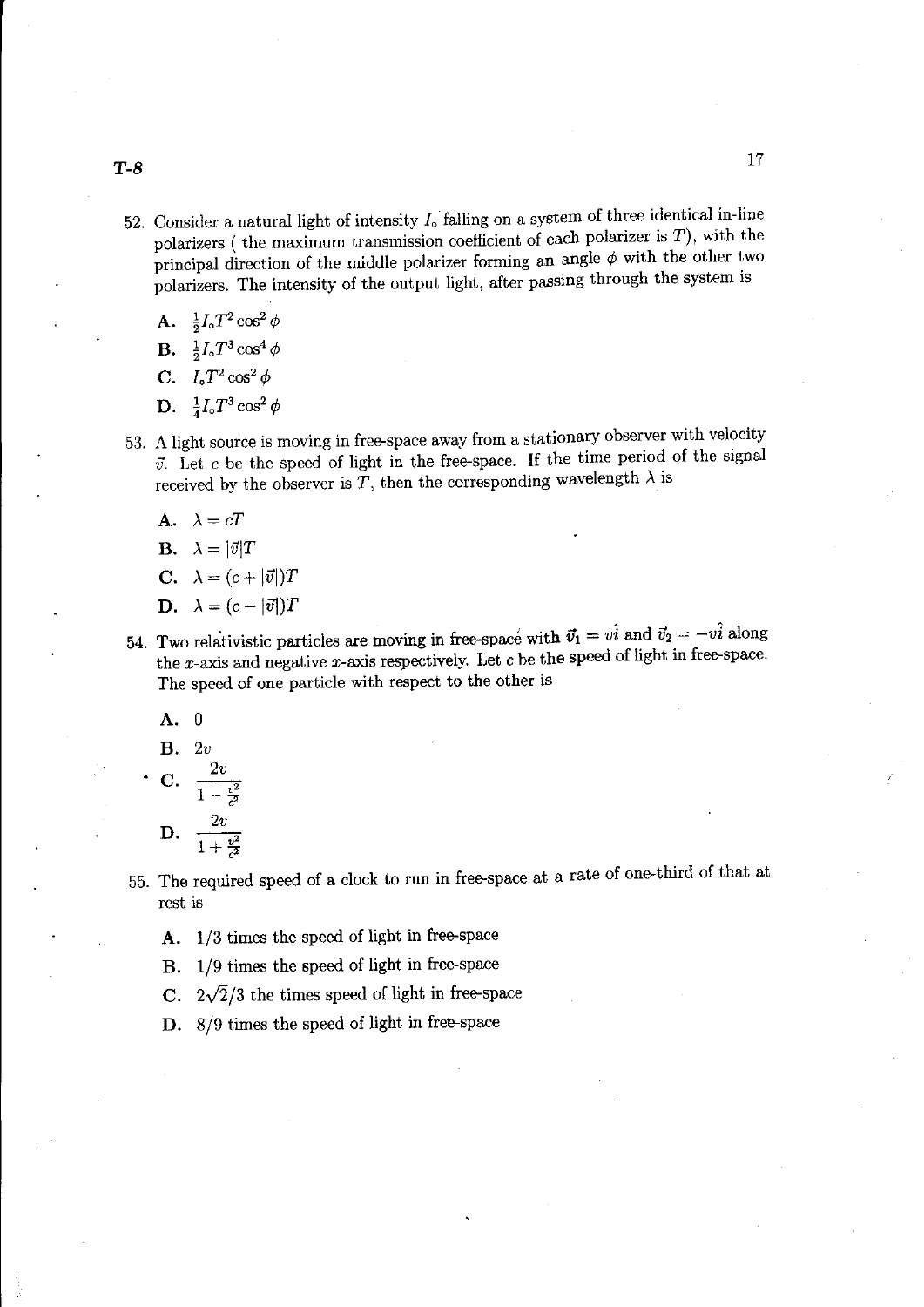- 56. The energy required to completely remove an electron from the  $n = 2$  (where *n* is the principle quantum number) state of a hydrogen atom is
	- A. 1.51 eV
	- **B.** 12.0 eV
	- C. 13.6 eV
	- **D.** -13.6 eV

57. Which one of the following statement is true?

- A. Nuclear force is always an attractive force.
- **B.** Nuclear force is always a repulsive force.
- C. Nuclear force is both attractive and repulsive depending on the distance between the particles.
- **D.** Nuclear force is both attractive and repulsive depending on the spin of the particles.
- 58. If 10 moles of a certain radioactive material decays into 1.25 moles in 75 days, then the half life of the material is
	- A. 37.5 days
	- **B.** 25 days
	- C. 50 days
	- **D.** 23.44 days

59. The Legendre transform of the function  $y = \frac{x^2}{4}$  in terms of P, where  $P = \frac{dy}{dx}$  is

- A.  $\psi = -P^2$
- **B.**  $\psi = -4P^2$
- C.  $\psi = P^2$
- **D.**  $\psi = \frac{P^2}{4}$
- 60. According to the third law of thermodynamics, entropy of a perfect crystal at absolute zero temperature is
	- A. always negative
	- **B.** always positive
	- C. equal to zero
	- **D.** equal to one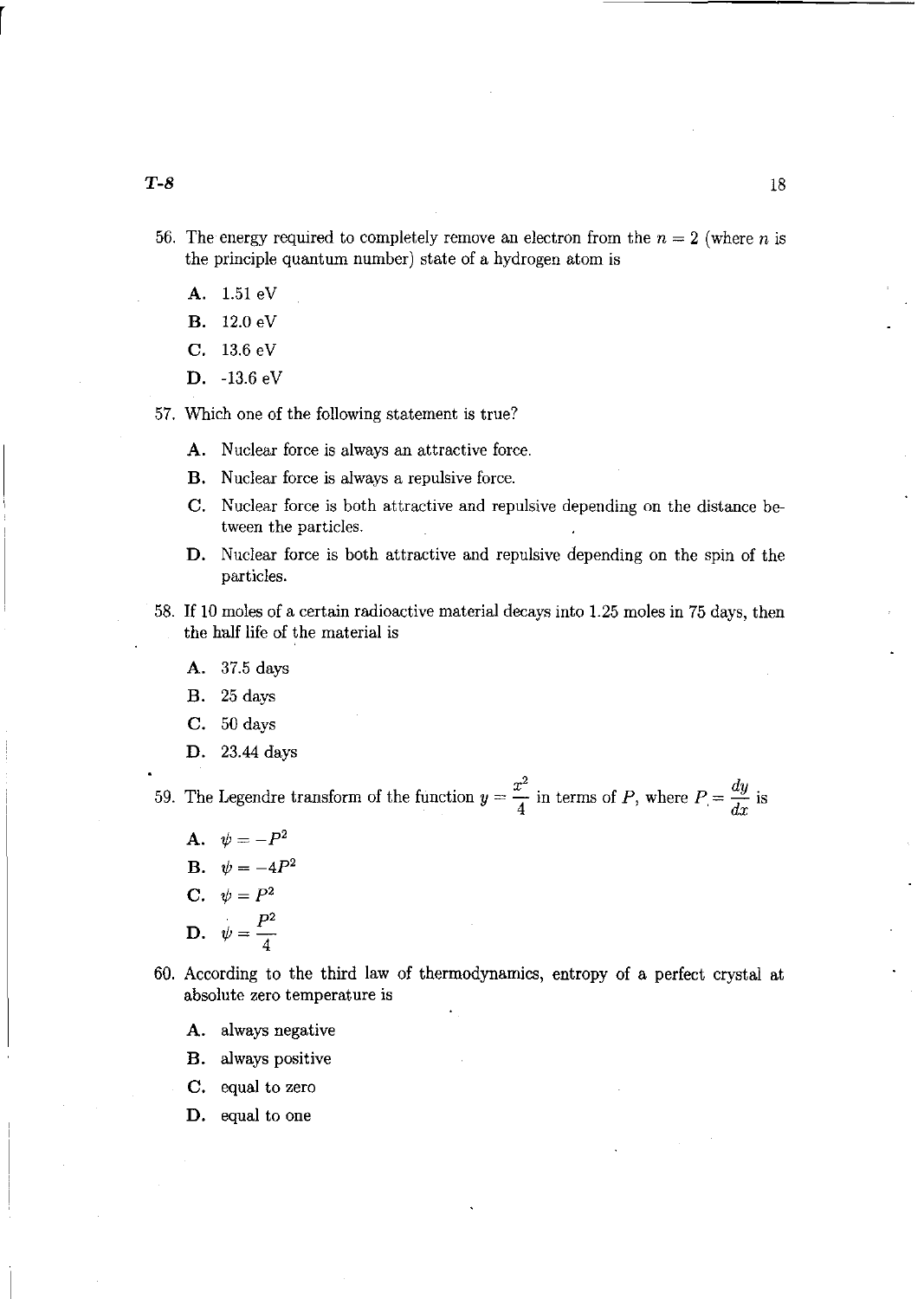61. If  $T_1$  and  $T_2$  are temperatures (expressed in  $\alpha$ K) of the two reservoirs of a Carnot engine, with  $T_1 > T_2$ , then the efficiency of the engine ' $\eta$ ' obeys

A. 
$$
\eta \geq \frac{T_1 - T_2}{T_1}
$$
  
\nB. 
$$
\eta \leq \frac{T_1 - T_2}{T_2}
$$
  
\nC. 
$$
\eta \leq \frac{T_1 - T_2}{T_1}
$$
  
\nD. 
$$
\eta \geq \frac{T_1 - T_2}{T_2}
$$

- 62. An isolated system with an equilibrium distribution of particles at a constant energy  $E$ , pressure  $P$  and volume  $V$  is known as a
	- A. Micro-canonical ensemble
	- B. Canonical ensemble
	- C. Grand canonical ensemble
	- D. Macro canonical ensemble
- 63. In an analog to digital converter(ADC), if the number of digital output bit increases for the same analog input, then the
	- A. accuracy of the ADC increases
	- B. range of the ADC increases
	- C. conversion speed of the ADC increases
	- D. power consumption of the ADC decreases
- . 64. An npn transistor with DC gain of 100 is configured as common emitter amplifier. A base supply of 10 V forward biases the emitter diode through a 220 k $\Omega$  resistor. A collector supply of 10 V reverse biases the collector diode through 1 k $\Omega$  resistor. During the circuit operation, if the base resistor is open, then the collector-emitter voltage is
	- A. 0.7V B. 5.5 V
	- C. 9.3 V
	- D. 10 V

r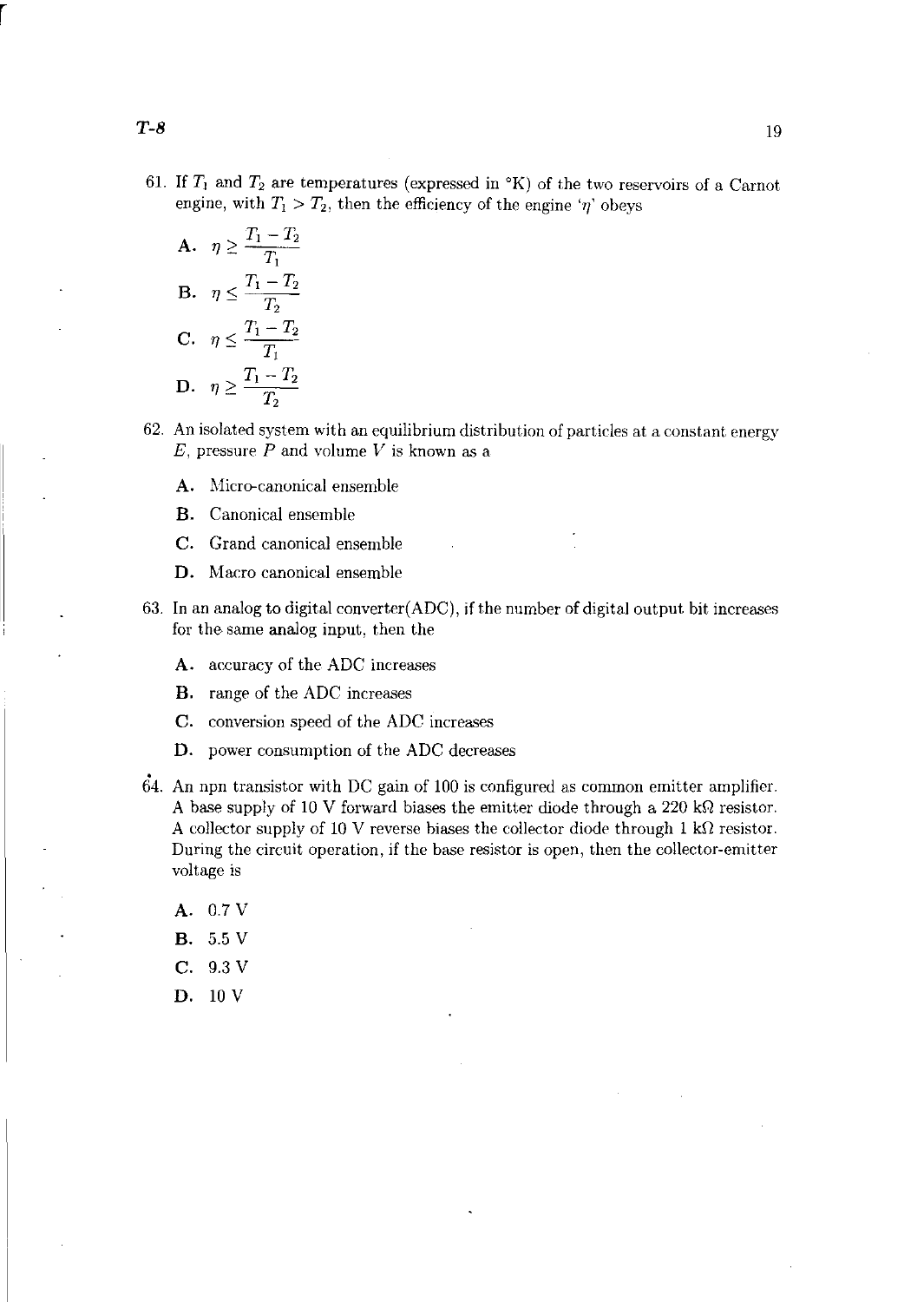- 65. A fullwave bridge rectifier circuit is connected to 220 V, 50 Hz a.c. input supply. If one of the diodes in the bridge is open, then the ripple frequency at the load output is
	- A. 0 Hz
	- B. 50 Hz
	- C. 100 Hz
	- D. 150 Hz
- 66. In the circuit given below, the input root mean square voltage  $(V_{in})$  is 220 V and the diode is an ideal diode. If the primary to secondary winding turn ratio of the transformer is 5:1, then the d.c. load voltage is
	- A. 67.9 V
	- B. 48 V
	- C. 21.6 V
	- D. 15.3 V



- 67. If N number of resistors, each of value  $R$ , are connected in series, the resultant resistance is  $X$ . When the same resistors are connected in parallel, the total resistance is  $\ddot{\phantom{a}}$ 
	- A.  $\frac{X}{N^2}$ B.  $\frac{X}{2N}$ C. *N2X*  D. *<sup>X</sup>*

$$
\cdot \quad \mathbf{D.} \quad \frac{1}{RN^2}
$$

68. When a zener diode is used under forward biased condition, it will behave as a

- A. voltage regulator
- B. resistor
- C. PN junction diode
- D. capacitor

69. The octal equivalent of decimal number  $(49.5)_{10}$  is

- A. 111000l.1
- B. 16.4
- C. 61.4
- D. 41.3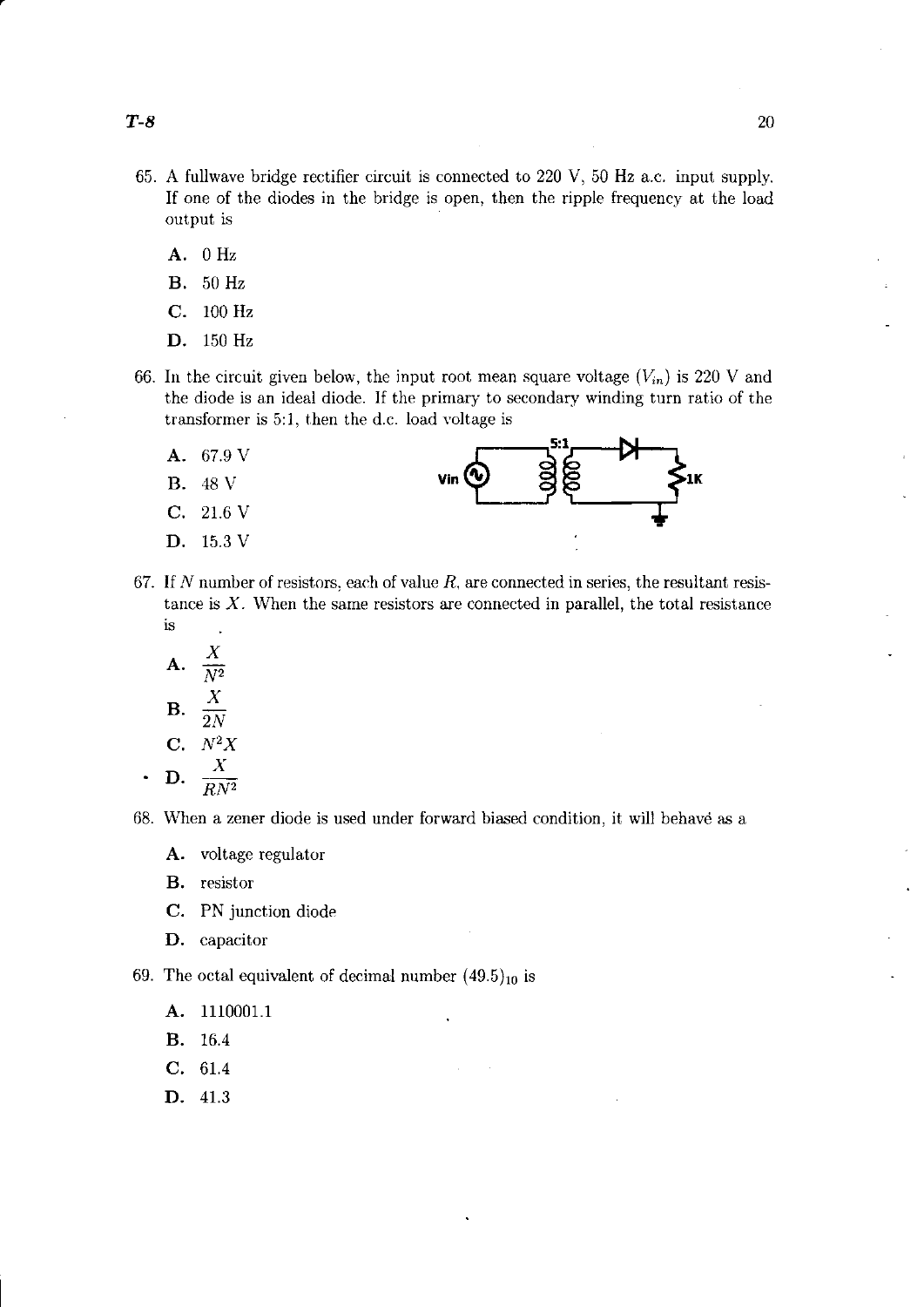- 70. For a horizontal streamline motion of an incompressible fluid, which of the following is correct?
	- A. The sum of its static and dynamic pressures remains constant.
	- B. The sum of its potential energy and kinetic energy remains constant.
	- C. The sum of its pressure energy and potential energy remains constant.
	- D. The kinetic energy remains constant.
- 71. Which of the following represents an eigenfunction



72. Consider a particle of mass  $m$  bound in a square well of length  $L$  and depth of potential  $V<sub>o</sub>$ . The minimum kinetic energy required to cross the potential barrier is

A. 
$$
\frac{\hbar^2 m}{L^2}
$$
  
B. 
$$
\frac{\hbar^2}{m L^2}
$$
  
C. 
$$
\frac{\hbar^2}{8m L^2}
$$
  
D. 
$$
\frac{\hbar^2 m}{8L^2}
$$

- 73. In a harmonic oscillator, the ground state energy is 2.4 eV. If the oscillator undergoes a transition from its fourth excited state to the second, by emitting a photon, the energy of the emitted photon is
	- A. 4.8 eV
	- B. 14.4 eV
	- C. 7.2 eV
	- D. 9.6 eV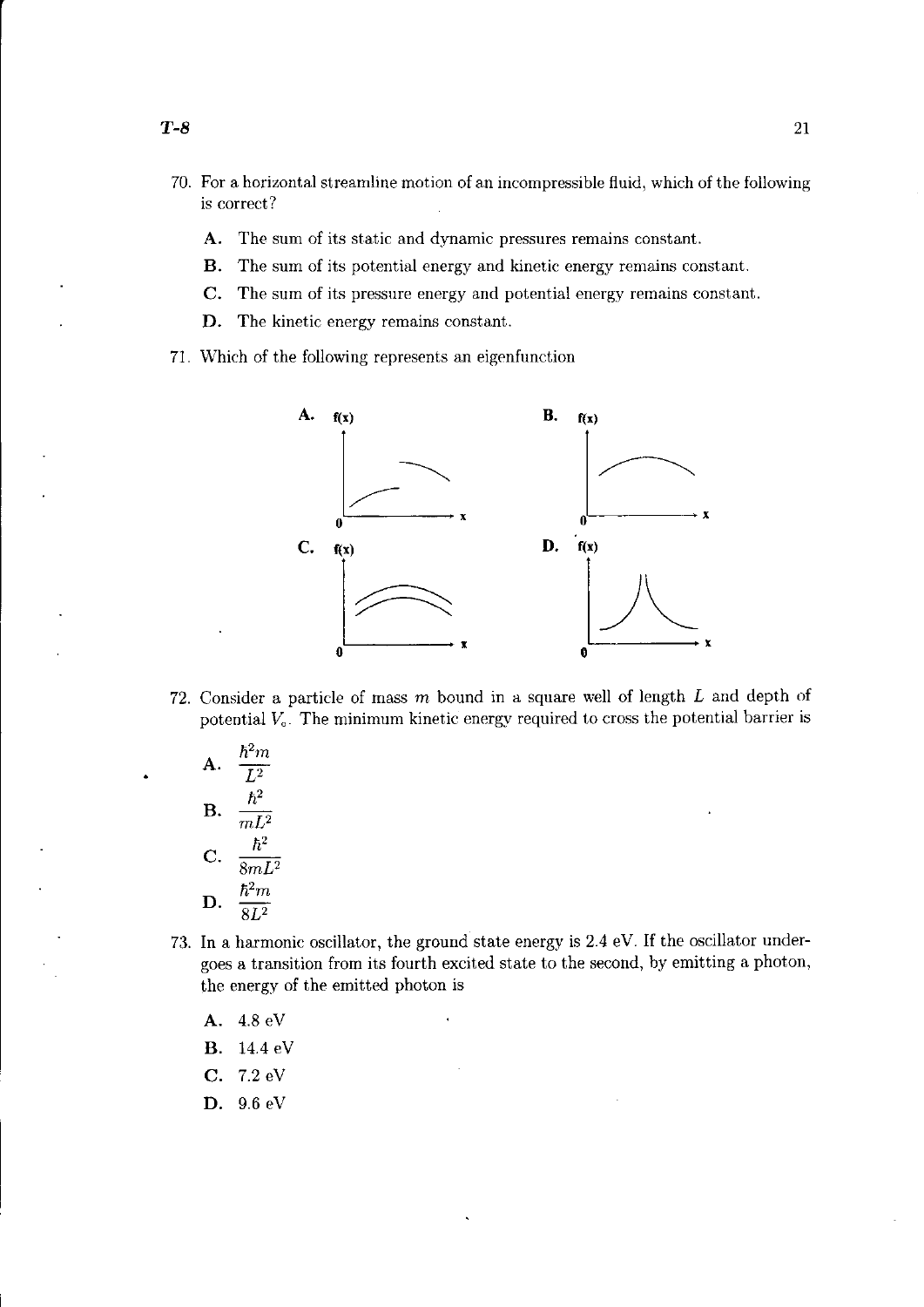74. Which one of the following is the weakest bond?

- A. covalent bond
- B. ionic bond
- C. metallic bond
- D. Vander waals bond

75. Which form of the material exhibits highly anisotropic properties?

- A. Polycrystalline
- B. Single crystalline
- C. Amorphous
- D. Liquid